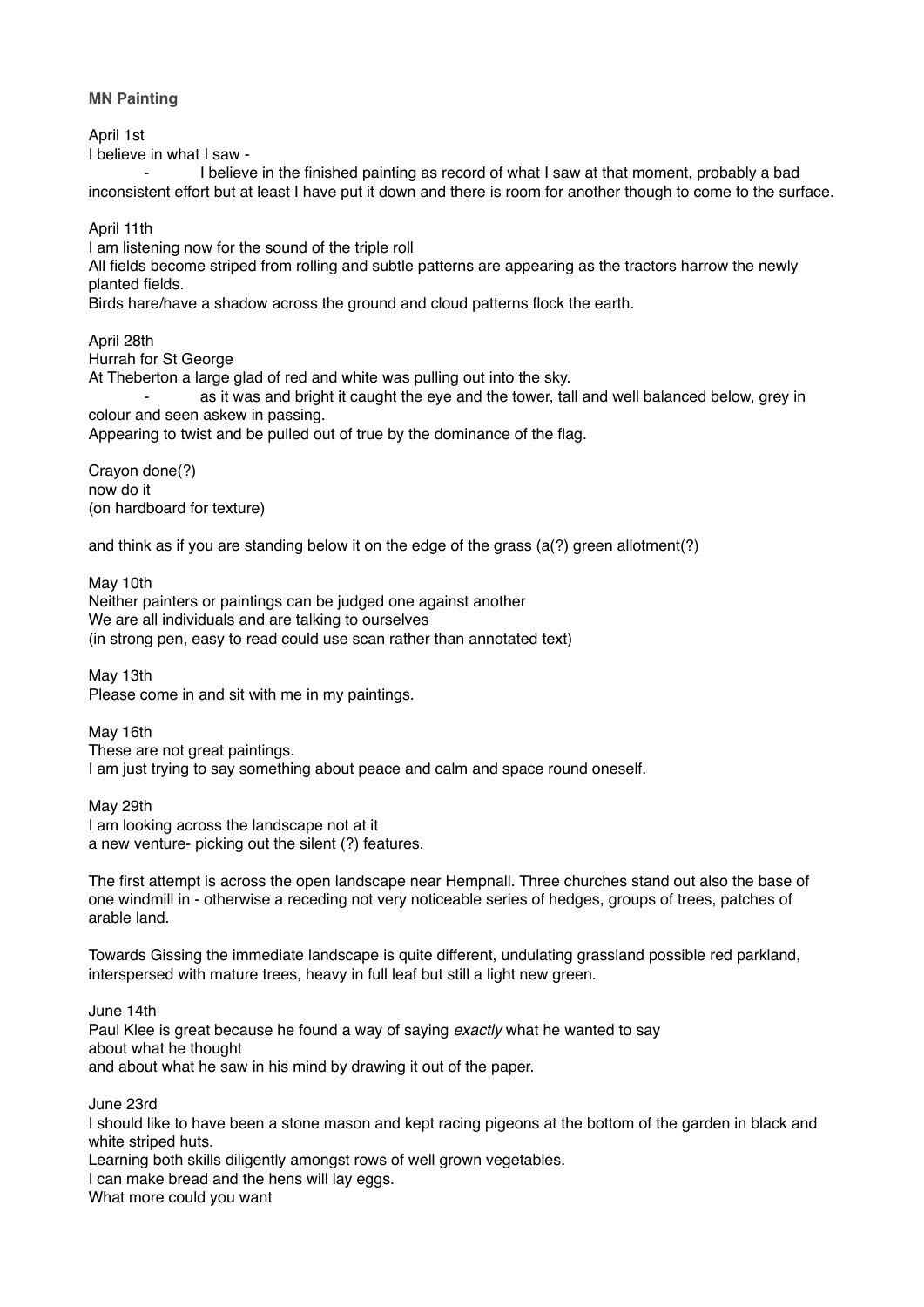# Also a bell ringer at night.

June 25th

Of all the types of painting I love the wall paintings of Pompeii and Herculaneum. The freedom of those at knows us (?) and the Etruscan (?) tomb paintings - seen only of course in reproductions.

On seeing any original painting after the familiar postcard reproduction, the scale is often astonishing generally much larger but occasionally smaller and with less surprise.

Often of course, more brilliant with colour and energy, but sometimes again a milder painting than the condensing of the reproduction would suggest.

July 11th A new painting 88 Wild flowers will soften the stiffest lady

It will be difficult to do, but i will try. On the common a lady walks stiffly along in her best suit and hat. She rounds the corner by the water tyrant and red rusty pipes, to be suddenly confront by a wall of dog roses. The path bends round the bushes and then straightens out again.

The poppies are red and shouldn't be there.

The sky is mediaeval blue. The clouds are white.

The lady stops and takes off her jacket and reveals a soft yellow blouse.

She stops to smell flowers that have no sent(?) and goes on her way - her stiffness gone.

September 21st Tethered animals pull to the extent of their tether and leave circular chewed patches in the grass.

December 21st

By any means at their disposal a great artist says exactly what he wants to say, and we acknowledge it. *e.g. Femme an corsage a fliers Lithograph. Picasso '57 (check)*

While using smooth board it seems desirable to use the roughness which canvas dictates, but while working on a large rough canvas I would like the delicacy of a smooth surface to slide over. We always want what we can't have.

Notes not in diary - use as text in book

I understand now that I am painting what is left of the 'Paradise Garden', in the cold clear light of a shadowless dream, in the faith that it still exists in my country, and that it is there for anyone who wishes to seek it, and walk in it.

#### **MN Travel**

-

23rd May

The lighthouse stood unmoving - the rocks Immobile

- the sky moving fast, horizontally, and of into the South West.
	- the water heaving and 'boiling' up and down, sucking wildly at the rock base.

Waves are like tongues but cold and white as they lick at the rough surfaces. The foaming rises as with its own energy.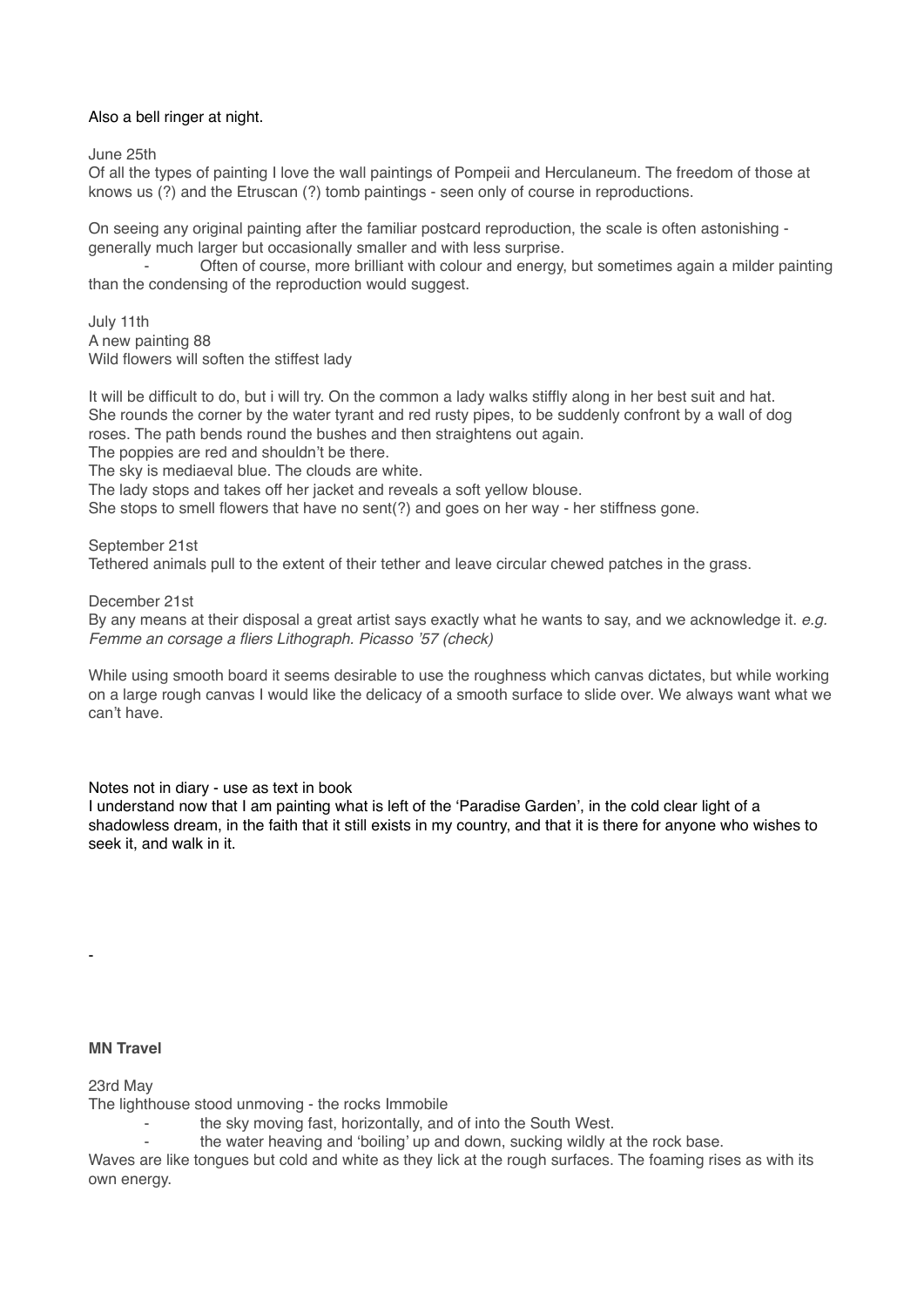Water drops on the edge of the foam are spit smoke and mist from hidden Welsh valleys. Rises and sucks up the sides of the rocks in the same mysterious (silent) way. It hangs also rather like steam from a boiling kettle in a warm small kitchen.

Rocks against the light seem to project sharp teeth edges in anger and self defence as the teeth of a dog seem when caught against the light.

I like the contrast of rounded stones and rocks which are not so much eroded as softened by careening, not gashed by biting.

Little sea urchin fossil where have you been all this time. Am I the first person to pick you up - or did early man in Metfield pick you from the soil and throw you down as an unknown symbol of magic, and leave you for someone else to pick up.

Remember the hairy mammoth at Homersfield.

28th June

-

In Wales now the sun would be pushing to shine in the gaps between the mountains, and small adiabatic clouds would be sitting like white hats on all the mountain peaks stretching out into the distance.

R.S Thomas The Place from Not That He Brough Flowers (book of poems)

Martins - a lack in this house as we have no martins

I used to watch them for hours wheeling and returning to the window with balls of soft mud to attach to their last years walls.

patting the soft ball in place with their beaks, pressing in hard, twisting their beaks to make a cleaner release.

The young ones leaned out from their hole into the daylight wings still pinioned like figureheads on a wooden ship.

ref. Figure heads at Trinity House Yarmouth and inadequate drawings

ref. Figureheads staring out to sea at the Fishermans rest Southwold.

September 19th I would like to go back to Wales, to the Conway Valley to Conway Castle and to follow the estuary down as it narrows towards the hills. Sedges as the tide came in (catalogue)

Little fishes have such freedom not knowing their hazards

December 20th If it is dull when travelling, I can always look at roofs and wires.

Poles and wires divide the skyline and quarter the spaces between the buildings. Here is a good start anyway to an interesting subject.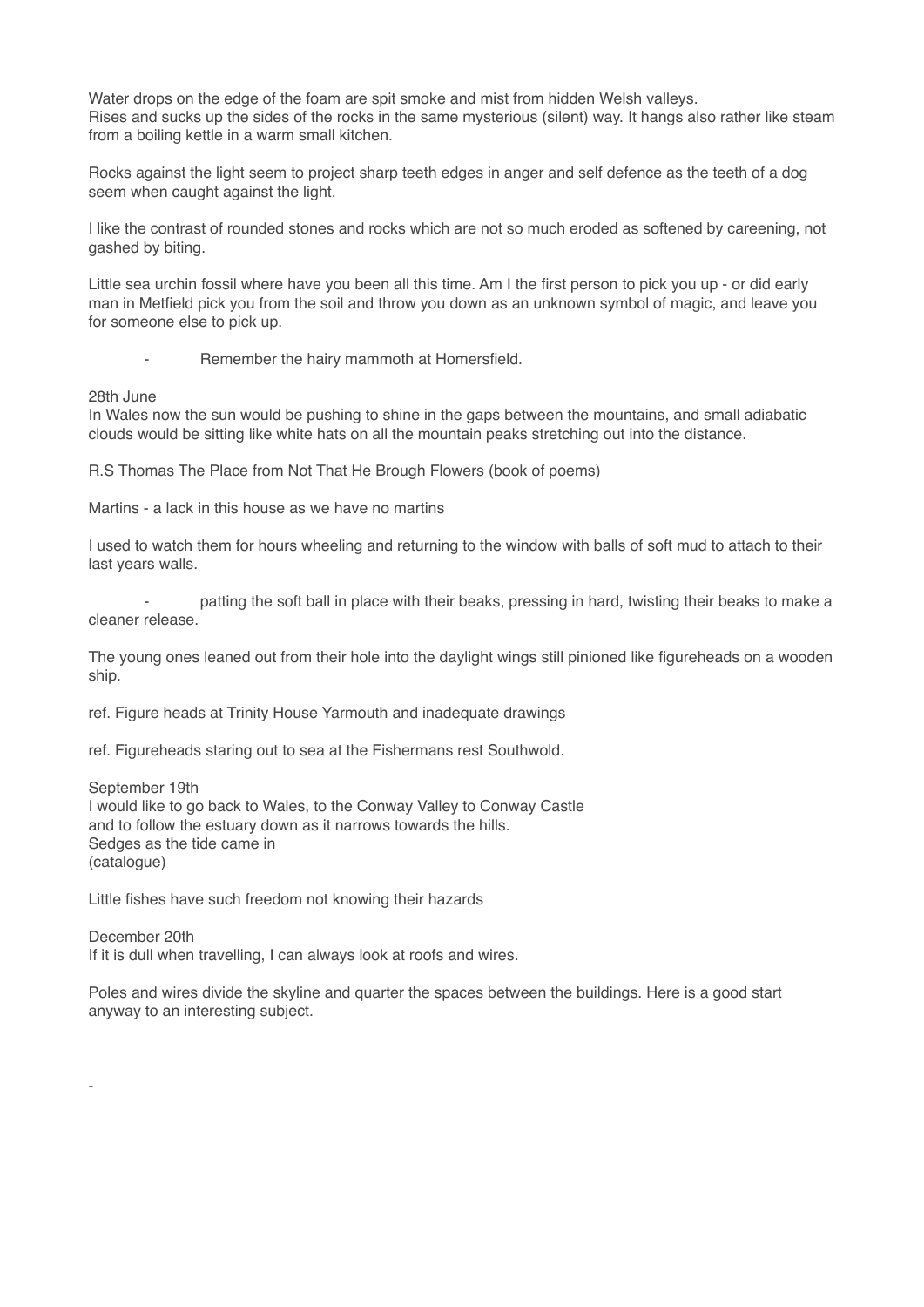## **MN Animals**

January 2nd

New Naples yellow

This bright naples yellow I saw round he yes of a frog - inside it a soft orange to ring the eye - inside that a deep green of the eye itself which came from the side of the tank. The vertical ridges of the tank were soft viridian and rain bowing at the corners.

May 19th A caterpillar very very close.

Rows of hairs many more than can be drawn. The front segments and mouth parts seem to drop off towards me. 2 red marks like eyes glowing in each segment. It turns its head towards me, and the shadows of the spines fall across its body.

June 6th Pias frighten.

They often have left covered with mud, high up and appear as if they are wearing long socks. This combined with the fact that they are poised high on their hoofs, gives them a ludicrous appearance as if wearing shoes with high heels.

June 27th The 1st bee died of cold The 2nd bee was trodden on The 3rd bee died in the rain the 4th bee died of too much blossom ⁃ poor dead bee

Some bees do not die but remain on their backs confused.

(This reads like a description in a bestiary)

July 1st Norfolk Show Very old ram falling asleep sitting on his haunches in the rare breeds survival trust tent handbook of rare breeds & cards/calfs?

The largest charollais(?) bull I have ever seen at the A I(?) tent

Goats again alerted at the entry of large bunches of leafy branches - it was exactly same as seen 2 years ago (see notes) remember the stripes in the bee tent everyone quietly busy.

British whites with wonderful translucent skin slightly patched with blue grey. Above these patches, at random, darker hairs of paynes(?) grey-black.

Heavy horse judging - magnificent with their strong arched necks and spectacular trimmings.

I waited for the hot air balloons, down wind behind the trees but didn't see them.

I drew the jacob sheet again & again as usual - animals carrying black and white have an immediate appeal (remember belted galloway at Cotswold Farm park Guiting power(?).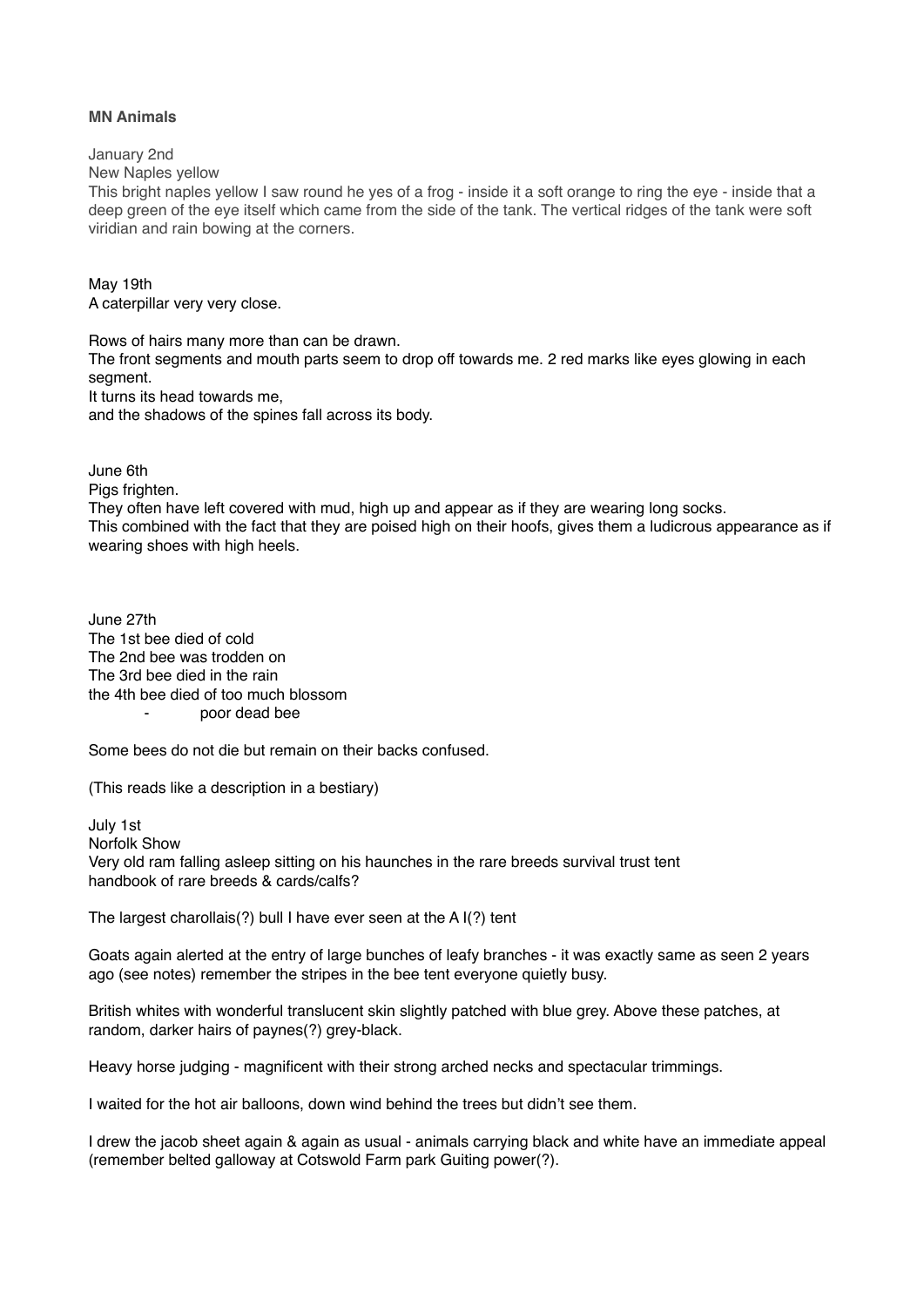August 1st Harvest spider walking down a green path between 2 brick walls (Metfield) after a fête. It's body was a sunken red velvet (painting in watercolour) Its shadow on the grass reseda green Its body was sprung on the wide delicate legs as alight Velvet cushion on a spiders web.

August 20th Today I was looking at a striped insect (wasp?) as it paused in the sun on the terrace. The shadow it case was deep and long, stretching ahead from the proboscis. At that moment a large noisy aircraft flew over as they are want to do here. Its shadow immediately covered and extended that of the insect, so that it appeared to have an aeroplane for a shadow, a moment in time - there is is - or was I drew it quickly. (see painting)

September 5th

A red underwing

It ran along the table towards me as I drew it and even sat on the page wrapping a leg round the pencil. *Observers book of common insects and spiders p977*

"When disturbed the moth will run along like a mouse seeing shelter instead of taking to the wing"

September 14th

Swans today swimming or pushing along in water made of lead.

They made a dent only in the water about 1ft ahead of the forage of the crop. This was encased in a float of bubbled.

The breast bone could be seen half white under the water - the legs extended black backwards. Wings and tail sculptured by the light.

September 15th

I wish the geese would go away. They press so close with button eyes. Their beaks are faceted - angular as a church steeple in Lincolnshire.

You thought they were white but look again.

The are eating the roses and their feathers glow pink.

# **MN The English Countryside**

Brown notes in drawing folder:

distant spires tall black steeples

-

sequence: seeing something you expect to happen

- behind flower banks

- suddenly seen on turning a corner
- behind people on sky line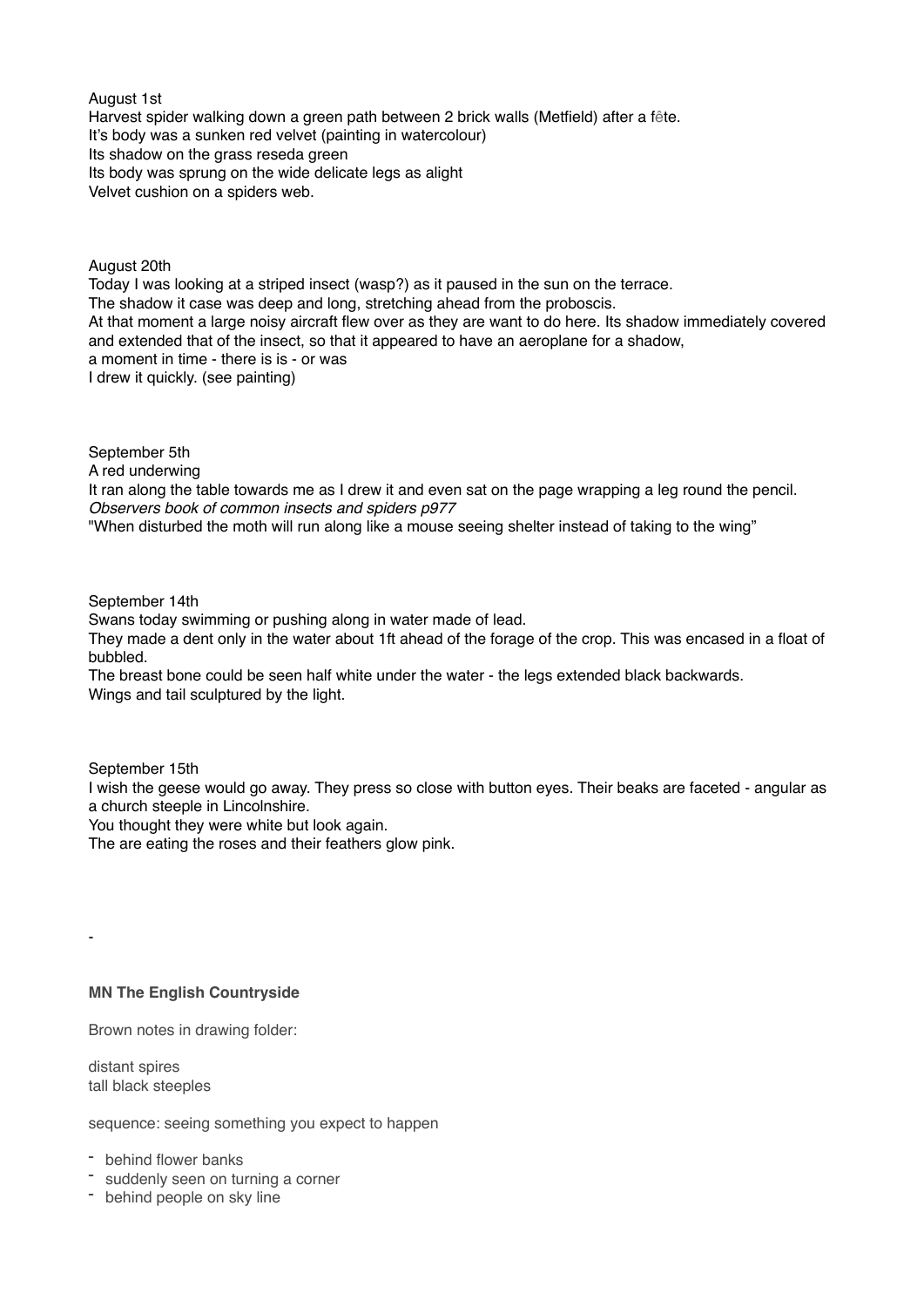- set in hollow in a landscape
- contrast to church if average church
- church towers

May 2nd Walking again to Floridan common brings to mimd vividly the day I trod hard on a grass snake and our subsequent fright and panic Starting yet again: 4 stages in the panic of the snake I disturbed

#### May 7th

We went late to the river, which was overhung with leafy trees. The sun was setting to the left and very very quickly the remaining light was daring away. Into this graded green gently rowed a boat containing two pink ladies. The rower was in plastic viridian and the boat was cream. Within a few seconds they had glided into the dark brown green shadows.

## May 7th

Momentarily a squared ginger and white horse stood awkwardly under a crab apple tree. The shadows were mauve. The Vision was my own.

August 9th Flies on the water in abundance - trout rising and weeds flowing horizontal in the water.

August 28th Don't worry, the shells will all wash back into the sea. The dandelion will push up through the asphalt. The man will whistle and none will hear him. The grass will push through the paving stones and cover us all.

The country is companionable. Towns are not.

September 5th Saw rafts of bubbles on a swollen river one day I will try again to paint. Mountain bubbles carrying views of mountains bubbles, inside them contain inverted view of the landscape. Raindrops having on a twig, each contain a perfect view upside down of the immediate small patch of hedge infront of me, surrounded often by Rainbow edges Rainbows in the sky cannot be effectively shown in paint.

September 28th

A river is a fine place to sit. The river is going somewhere and you are not. There is very slight activity all the time. There is a sense of travelling - either you can go with it, conjure up the view round the next corner. Look back and recreate its passage in your mind. Better to be going somewhere all the time - however slowly.

November 18th

Remember the caterpillar hanging on invisible threads - seen through the hole in a leaf - in the distance a football match in progress.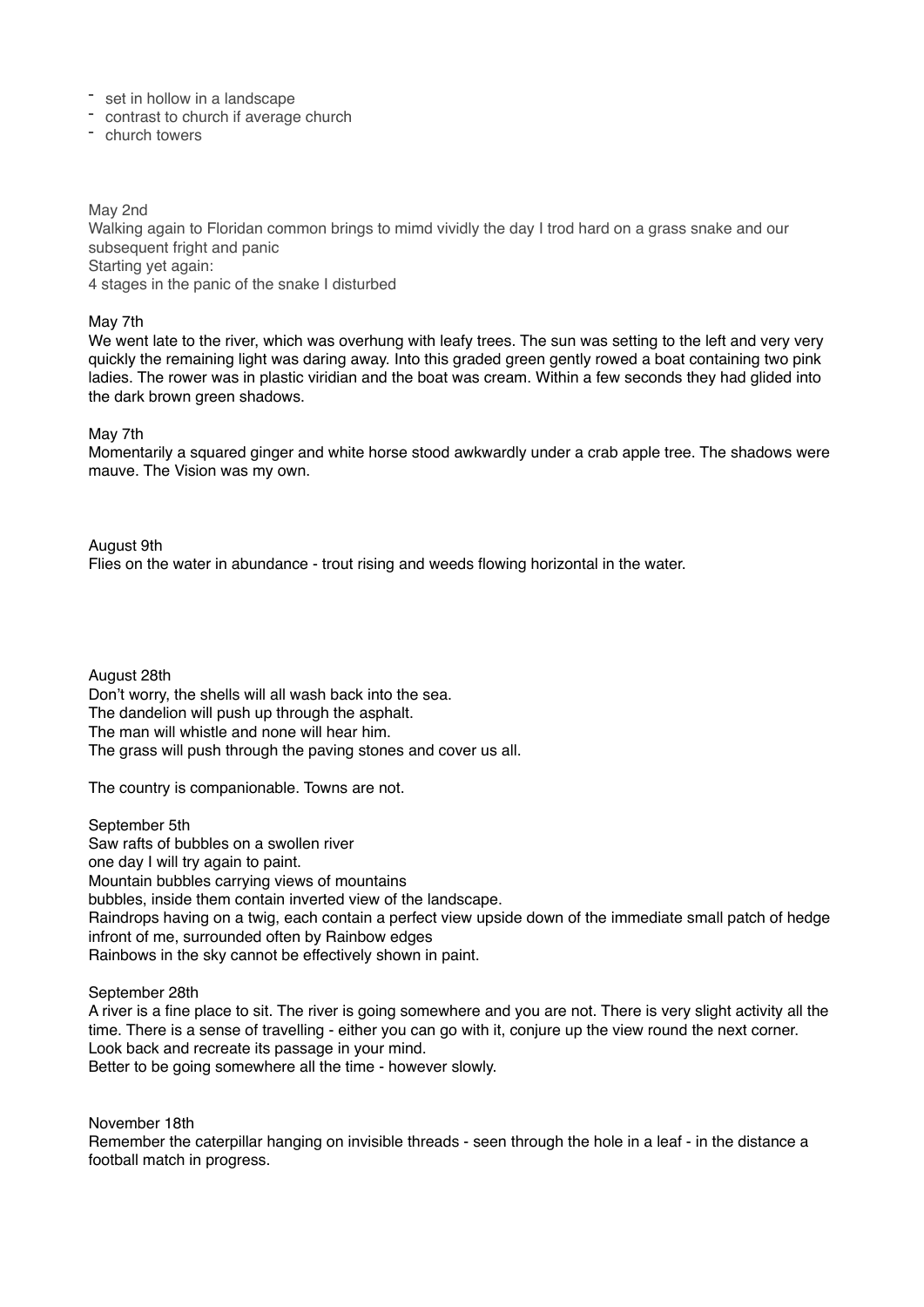# **MN Figures**

-

*The feast of guardian angels here today - a pure thin October sky transparent leaves on the trees, many fallen so the guardian angels will show if they are in the sky of angles in paintings*

- *- with figureheads on ships sometimes truculent*
- *- always looking past us, ignoring us, out to sea, very proud*

*ref. stars as our umbrella still*

*guardian angels not always benign as we would have been led to believe hard vacant faces looking through me, ignoring me, as a figurehead on a passing ship guardian only of the idea of a vulnerable human being.*

Go back to the sailors reading room in Southward and look hard at the figureheads, redraw the beach, the *moving shingle, the wet stones, the insistent to and fro of the waves - also impersonal - man is not important at all.* 

*but our ideas are important so we must put them down in concrete form before we die.*

*Yes of course we believe we have guardian angels an interesting proposition to ask people what their particular angels look like.* 

*October 2nd*

*A new theme - how men carry colour with them*

- *men carrying flags (Snape)*
- *morris dancers*
- *man with a bunch of gladiola*
- *man coming round the corner. Walpole (just where I expected him to)*
- *a man balancing a tray of geraniums on the handlebar of his bicycle*
- *man with red waistcoar sitting on the river bank*

*- man with heavy bunches of gladioli coming down the steps of the quayside to board the paddle steamer crossing the Humber from Hull*

*- man cycling in a field of gold*

- *country men putting a rose in their caps*
- *man in running shorts and coloured vest running through the forest*
- *footwalkers with striped vest (early oil paris)*
- *walker with planatins*
- *walker kicking up moths from the side of the dusty road*

10th August

*Remember how men carry colour with them as flowers*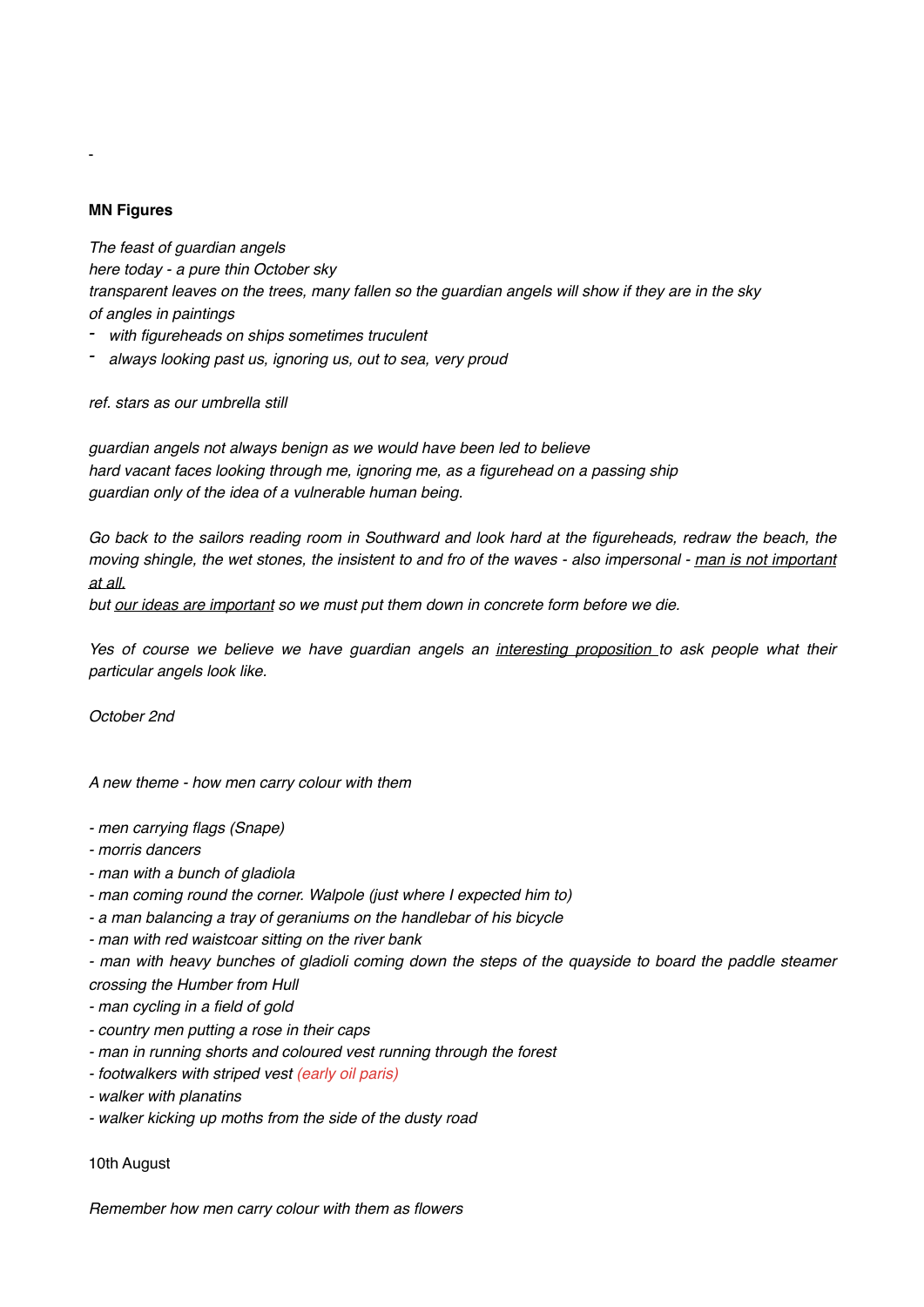*- in hats*

*- in buttonholes*

*- on bicycles, front and back*

*- on boots caught up*

*- or stuck on clothes*

**October** 

Struggling to paint the girl from Guernsey gathering limpets. She is emerging from an already beautiful background so that every new mark is vital and unalterable

Trying to control the blues, depth, texture, overall balance of Girl with Butterfly Brooch Gathering Limpets

The *narrative* content the oddness of the juxtaposition of butterfly brooch, bladderwrack seaweed and close clinging, strongly patterned limpets all set between slippery rocks.

The painterly content is impossible to explain to anyone who was not used to a similar problem.

No the cobalt violet on the left has picked up and out the pink on the right. It's interesting and something to play on but not what I intended.

(Bring in the sky light on the wet seaweed) January 19th

Girl with limpets - All blues controlled and startling

One dot on the blue skirt has anchored it to the background on a level with the seaweed. Now the limpets on the right rock have shot out of place. Only patience will bring them back again. January 25th

Girl with butterfly brooch, St Peter Port, Guernsey Finished, breathtakingly in seconds when I thought I was just laying it out

Yellow ocine(?) onto pink - cream - picking up pink on rocks on right - rough blocking in of further rocks which by a miracle ringed round the head at the same level on the surface of the canvas. Although I had intended details they cannot be added. February 1st

Girl with Limpets Falling into the canvas with exhaustion but it's done I wanted it to be Bizarre but it has come out delicate February 4th

Along Tivetshall long mile. A man was burning wood. The smoke was really blue. the bluest I have ever seen. The man wore blue working dungarees and the tractor was also blue.

blue and yellow are the colours of spring. Blue of the triple roll. Blue of the fertiliser bags and many other patterned ones swell. March 24th

March 17th The dog had spots, the lady had a spotted dress. By that time the sky had spots too, but of a different colour. (draw this quickly)

April 1st Watched a lady dropping bread on a swan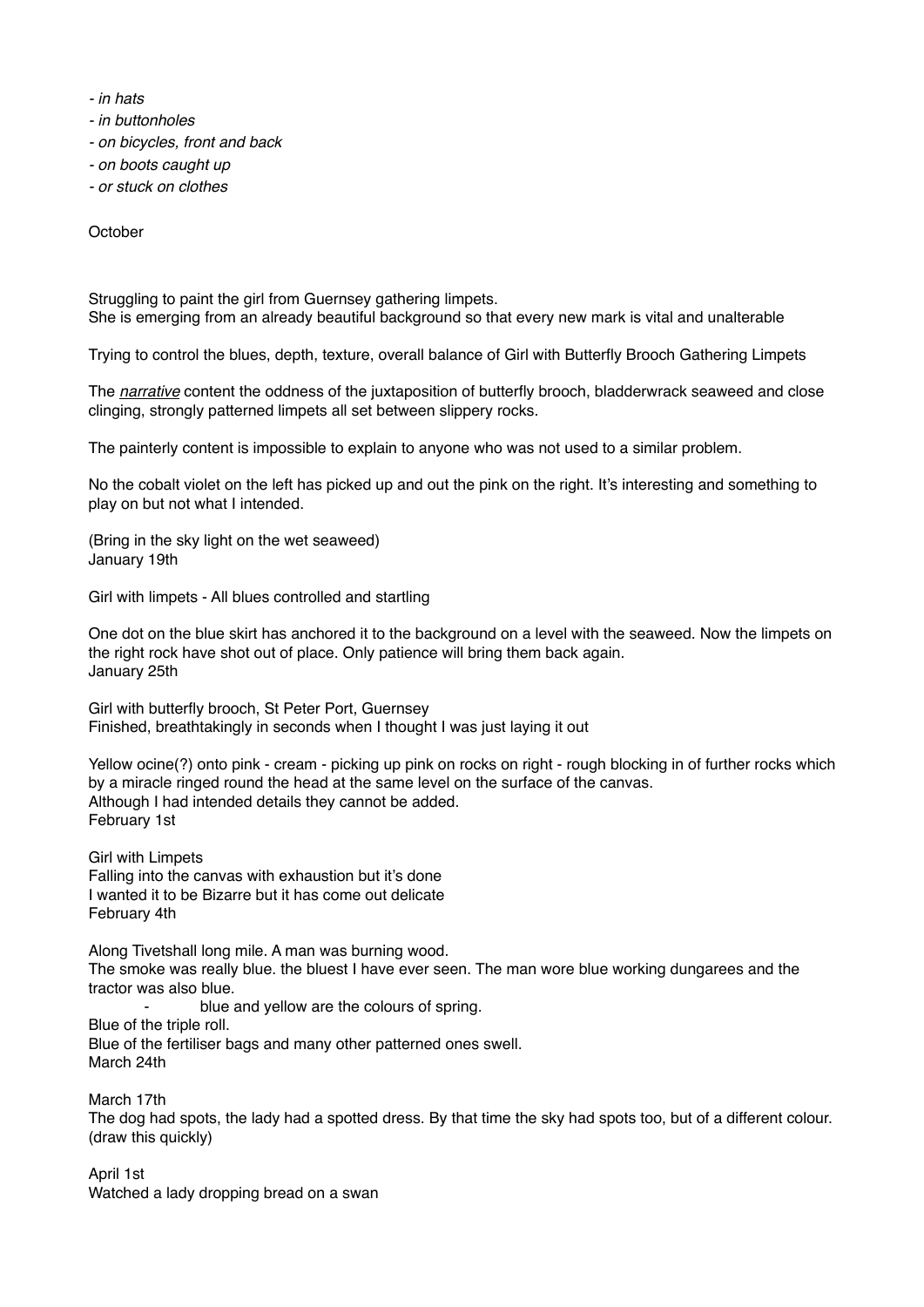I cast my mind to goats and light and darkness inside a tent. See - Royal Norfolk Show April 11th

May 15th Feathers and straw going up in birds beaks and falling on our heads gaudy birds (feathers falling on a quiet man)

May 15th

Two trains met and passed. At the rear of each one in the window a man was reading a newspaper. In belated pairs(?) a party of young heifers careered off up the hill away from the trains. All the young willows were in leaf.

June 23rd

I should like to have been a stone mason and kept racing pigeons at the bottom of the garden in black and white striped huts.

Learning both skills diligently amongst rows of well grown vegetables. I can make bread and the hens will lay eggs.

What more could you want

Also a bell ringer at night.

July 5th Tivetshall long mile - all grasses flowing in a pink

Again I have seen a man with a bicycle holding a large bunch of sweet williams

ref - lady with sweet williams walpole man seen on next visit in the same lane, (walpole church spire above the bank)

coming round the corner, in the distance, towards me wheeling a bicycle and carrying on his handlebars a large bunch of flowers

It seems country people visit each other on bicycles still and take with pride a bunch of flowers, that they have grown, to their friends. Often in the country garden a row of flowers is grown for cutting e.g. sweet williams, gladioli, chrisantherum, sweet pea (in abundance) a sea of bloom

*note on side of page -* What better than a bunch of flowers. Your friend will love them and will give you some in return. I wonder what they will be.

The fox

red - also man with a gladioli (oil painting) - done

man with a gladioli coming down sloping ramp to get on the ferry across the Humber(*? maybe she meant Harbour)* (Hull side) small drawing note

ref - man with a tray of geraniums balanced on his handlebars

July 7th To Diss by bus.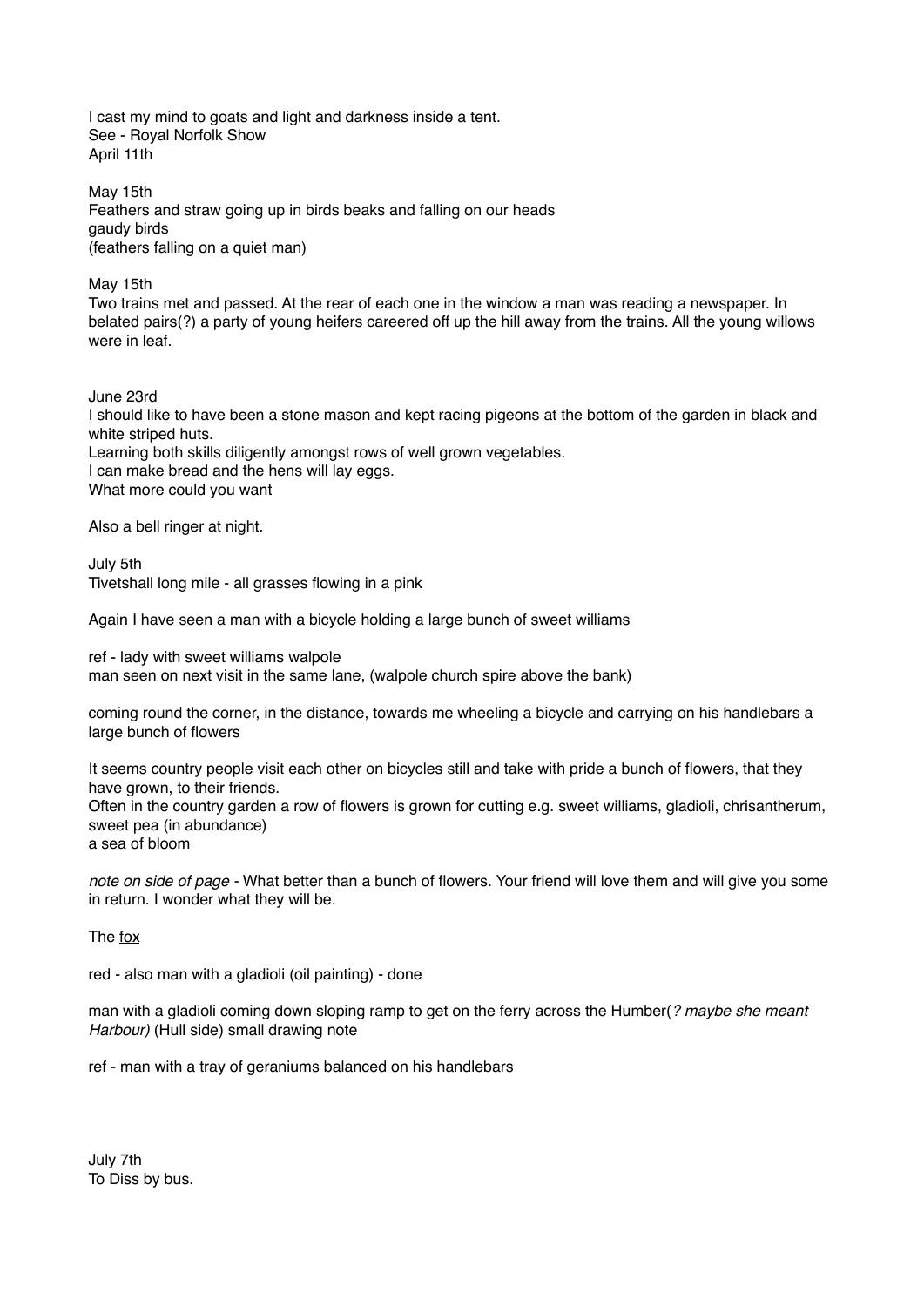At Gissing a man stood hiding his bicycle with a large bunch of sweet williams clutched at the centre of the handlebars.

Behind him the round towered church and lovely cockerel up in the sky

At his side, on the corner the little chapel with new bright yellow door in a clearing.

in a copse.

I'm interested in the way people stand with bicycles and flowers.

Often is is necessary to walk as the flowers are precious and may break.

Country people often walk with their bicycles. They are an aid to rely on when tired.

The great things the contact with the roadside and hedgerows and the slowness of progress is relatively unimportant.

cross ref

- man at Gissing
- man with gladioli coming down ramp to the ferry at hull
- man with a board [or box] on which were balanced several pots of red geraniums

## August 7th

Out into the river when everything else had gone came a small tub containing a lady and a large black dog. The very slight wash was silver. Her coat was green, the dog sat on. The woman rowed looking round occasionally to see the dog.

After half an hour when more light had gone she returned past us, rowing slowly, turning to talk to the dog. The dog sat on like a little black mountain.

Both were very peaceful and companionable to one another.

It was a perfect moment.

(see two drawings)

August 27th Grey hat on a grey head

August 29th To the fair

This will be unusual for me - a crowd scene

The people are going to the fair.

They like one another and understand each others way of life.

In the distance, through a gap in the hedge, there is a crowd scene of colour and activity, flag and tents and even more people.

There is a central gathering place and music and muffled conversation.

The people are colourfully dressed, odd but interesting. They will exchange ideas, old clothes and books, buy and sell, talk and play music, dance and frolic and sit on the grass.

Although the grass is wet, and the skies are full of rain, it doesn't matter - this is fair day.

November 23rd Feathers falling on a quiet man (feathers in folder 5/6)

December 19th

Draw the curtains night is coming

[two people coming at the same time to the bay windows of a prim house, and pulling the curtains shut. Cat on a gate in the front - all manner of evil things approaching them. Did they but know a bit, over the hill and cascading down to them, at the back of the home.]

Man says to god What is 100 million years to you? God: Just a minute Man: Whats a 100 million pounds to you? God: Just a penny Man: Can I have a penny then? God: Sure, Just a minute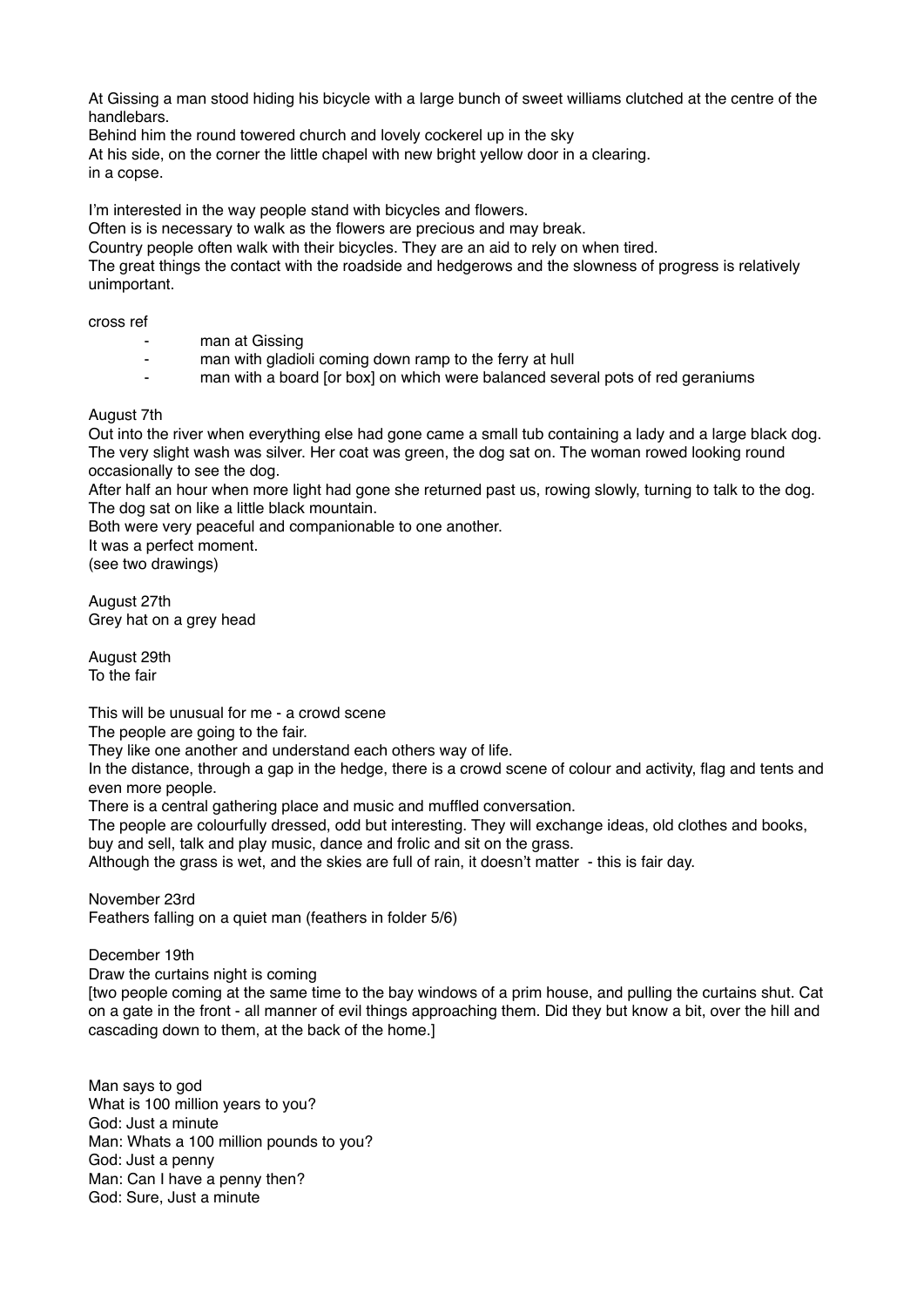# **MN Plants and Gardens**

April 18th Urns

-

inadequate potting adjacent walkers semi curious visitors watching urns urns with overwhelming ornament urns too large for their gardens

June 2nd

Dog roses an individual one dose(?) up is a dramatic arrangement of pink-white-yellow. a bank is like a fabric or in detail like the background flowers of a mediaeval enclosed garden ref. Kenneth Clark 'Landscape in art or the details of a subdued French tapestry

A sequence here

they call to mind when I was cycling on the concrete pathways of an ole aerodrome the pathways were light - the old shapeless grassy a dull soft terre verte full banks of many years growth of tangled bush, covered with dog roses Along came a lady stiffly dressed in beige silk, a suit and prim because it was a Sunday. She rounded the corned of a large bush and was picked out in sunshine. She didn't see me - a phrase came to mind: 'Wild flowers will soften the stiffest lady'

This could be a project

Immediately I remember the lady in pink amongst the poppies waiting for a bus - many years ago lady in a homemade coat - all pleases - reaching for marguerites?

July 7th To Diss by bus

July 22nd Today we went to the Aldeburgh gardens and saw 'urns in sunlight' 'urns in heat' 'a garden with urns' and 'steps on a dull day'

watching urns - still and monumental hot ginger terracotta not soft and mellow

> lovely textured flights of steps a little man climbing them

Flags (a list elsewhere but here a reminder)

flags for: decoration celebration returning ownership guidance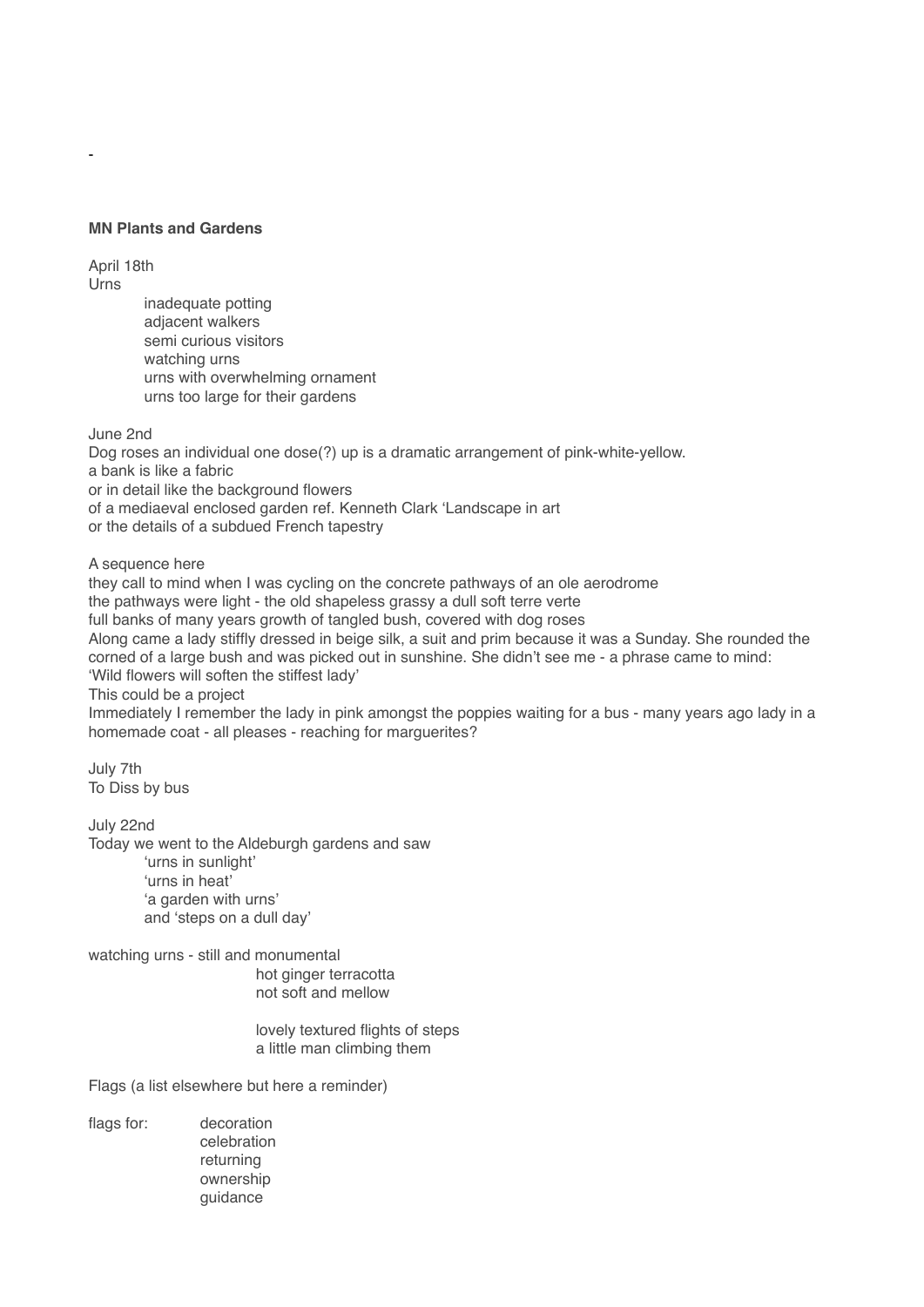messages triumph welcome etc

August 9th

A squirrel visiting different gardens

-running down the garden steps from one house

along the road - looking in a garden gate - deciding against it - trying the next one.

Did he sense there were no nuts - did it smell of dogs or other animals - what decided him to select the next house nose in the air, whiskers alert, prim and obviously selective.

September 19th

I have noticed at the top of the hill the difference in intensity of blue in the chicory flower and the scabious how deep it is. The light reflects orange from the sky and this may effect the mauve blue of the petals - I do not know how.

Below the allotment the scabious appeared much paler indeed.

THE UNIVERSE

-

If there is a God of The Universe his is energy If there is a God for our planet - it is the sun. May 19th

Glowworms in the churchyard - midsummer night

deep in the grass the body seemed pink (apricot).

We put one in a thin plastic cup and the blue green light from its tail glowed through the plastic

There are females

The males fly above the grass in the dark (check)

Our faces look down on them like moons.

June 21st

Twisting black vetch pods popping in the sun

July 28th

The morning sun was orange - yellow in the middle of the day - burning to a white with blue floating patches apricot in the evening

this seems to be a feature of East Anglia or anas(?) of clear air near the sea

August 26th

Trying to paint the afterglow of sunlight by working with green across a glowing red orange blue and green random background.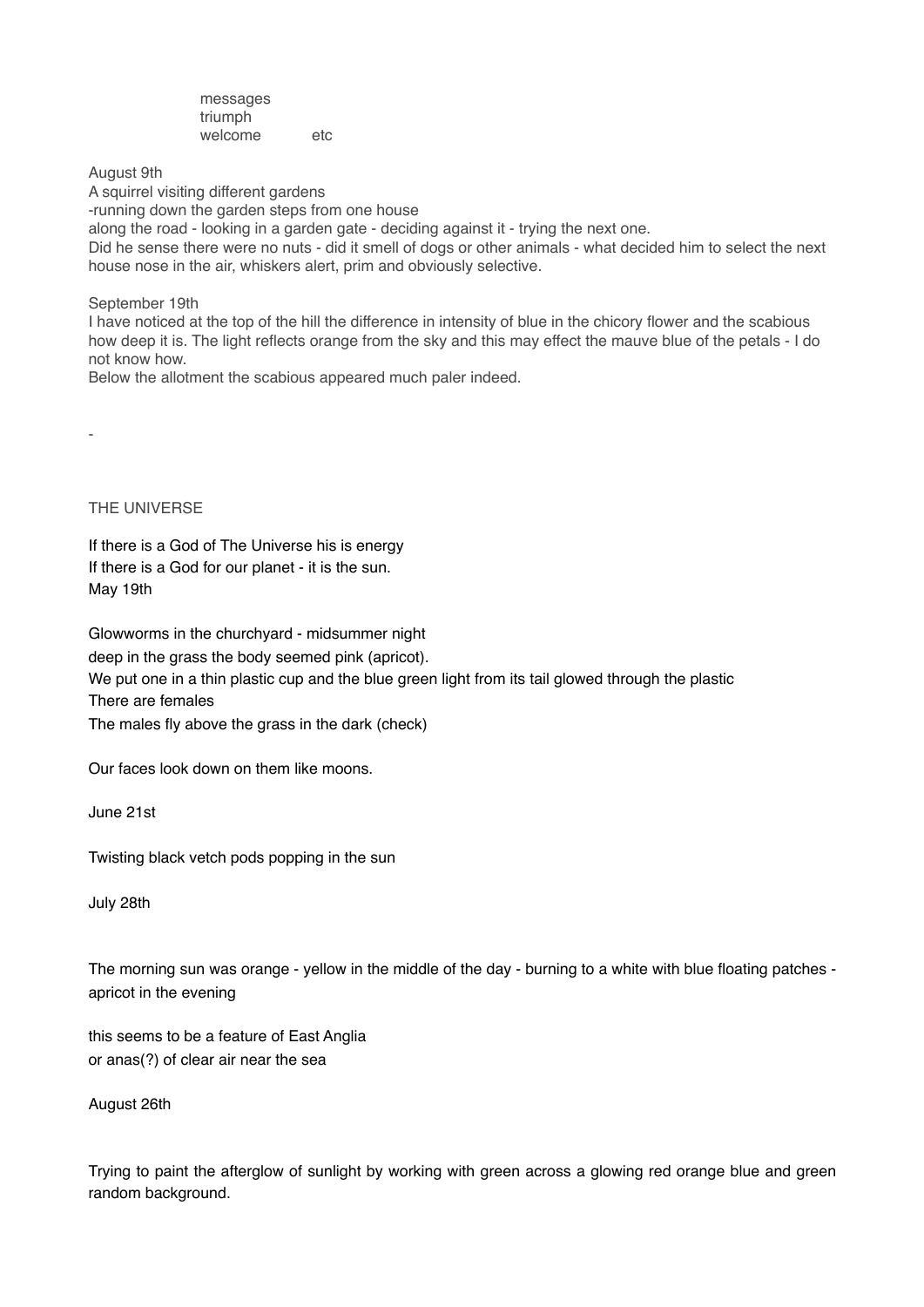## March 29th

Sometime ago, in an aviary, in freezing conditions, there were many many zebra finches. They were all in one small area on a top bird, pressed agains the inner wall, where a patch of pink winter sun was preparing a warm patch for inner and outer boost - but both I and the finches had to keep shifting along as the sun mored inch by inch.

Soon it disappeared completely to the right and we all froze.

I was facing the sea, the sea being East, the sun behind, being near to the West (gardens at Lowestoft)

March 24th

Very cold this morning but the sun will warm us soon If there is any life in him the kind old sun will know note for rupert brooke (his or Mary's writing?)

This reminds me of the large blue green flashing dragonfly at Linstead with wet crumpled wings drying them in the sun by the hedge, like a jewel suddenly seen. My new block of cobalt blue can be used. February 9th

Look up the zodiac and try to understand astrology.

I like to think of the great minds of astronomers who could think in space and depth and mathematic calculations .

It is easier to dente(?) stars as a black mark on white paper (but how false a picture is imagined)

I tried in my charts of the night to create a dorne(?) effect - equally false and impossible - better to look back at mediaeval painting or even Carolingian painters (surely they had a great sense of humour)

From the immensity to the particular - a study of raindrops and their colours from the spectrum - a fraction of an inch of movement from anyone observing them and they change colour as of magic.

88 A start on a large canvas which is bothering me because the built up underpainting is complete in itself and is lovely. Anything added to it can only spoil it. suggestions - lady in jade mackintosh at le petit boe - girl walking in wind and sun - in flying sand at cavalier - lady sitting by the boat deep ultramarine jade yellow ochre pebbles finely graded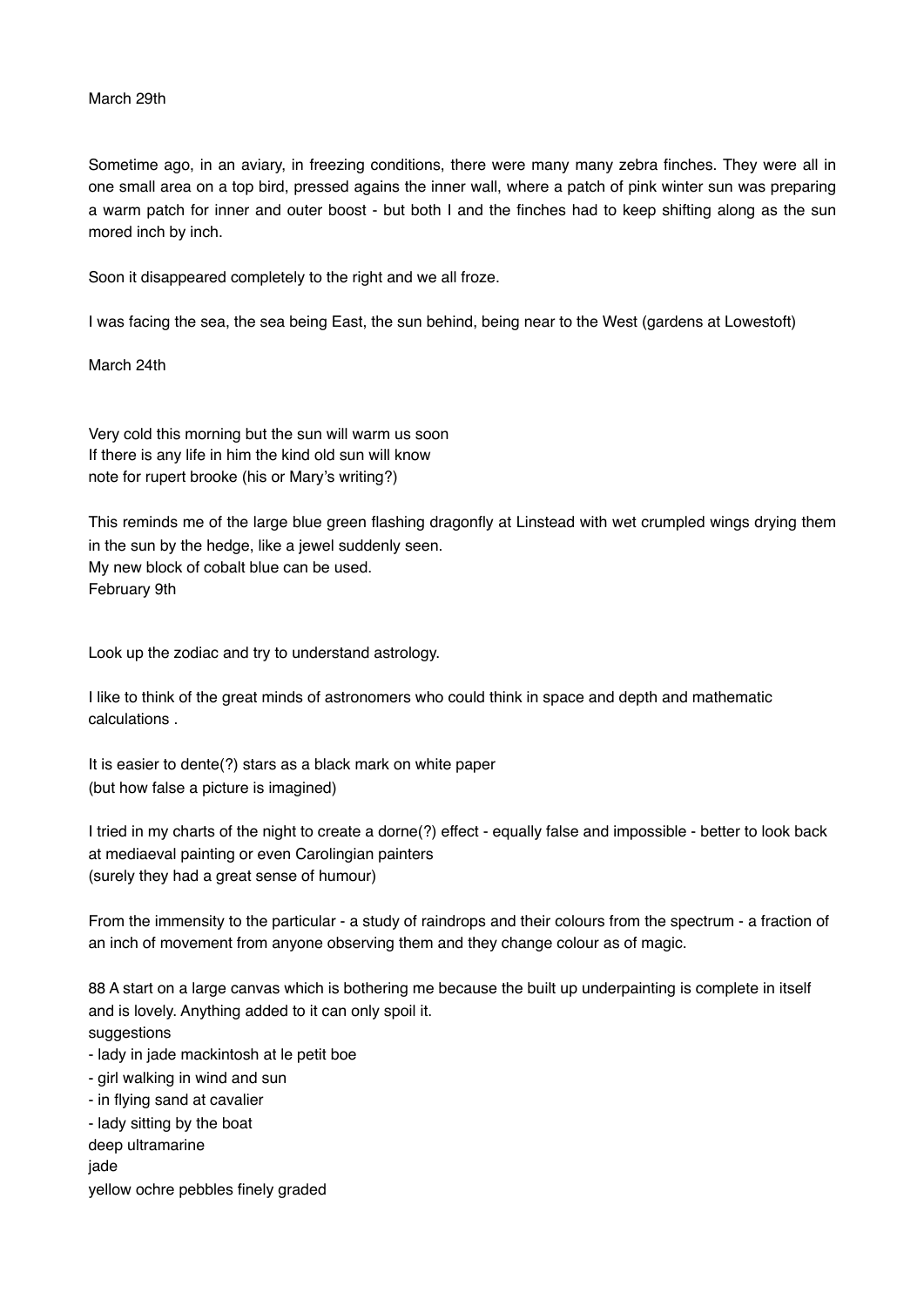fine white sand blowing pink yellow top spray pink sky 2 dots (spray)

February 6th

-

Space has become encased and time has shrunk March 20th

'86 Orion on his way tonight. How many people will see him pass across the sky. '87 very cold indeed Orion still there striding on January 7th

At one time, not so long distant, we were all looking for Kahoutele, hanging out of our windows examining the sky, working out it's possible position. It was nearing the earth - it might appear at anytime. When we went out to tend the animals in the dark, we looked hopefully for a long time.

Weeks went by and the sky, with it's prick mark of stars took on the look of a pin striped suiting as our eyes tired and dropped down towards the skyline.

We were apprehensive and the animals became so. They sense the atmosphere of that man sets - fear, quietness, confidence etc

In the end Kahoutek never appeared. It had taken a path, leading away from the earth, out of sight. Recently in East Anglia we were able to see, on close inspection of the night sky, for 2-3 nights only Iras-Iraki-Alcock(?) a faint wuzzy mass the size of an orange - if we knew where to look. Luckily the noble television told us.

December 7th

This is the very brightest night - ever Paint looking for constellations (remember supernova)

having given up comets

#### Kahoutek

(it was interesting to hear on talking to someone from Minnesota, that they too had been looking on anxiously at the same sky same position

Hallis comet

Iras Irake Alisck (triumphant) Locally to Eat Anglia - have met someone who knew aliesk and have given him a quick oil sketch I made at the time

My version of a flying saucer ref watercolour

January 16th